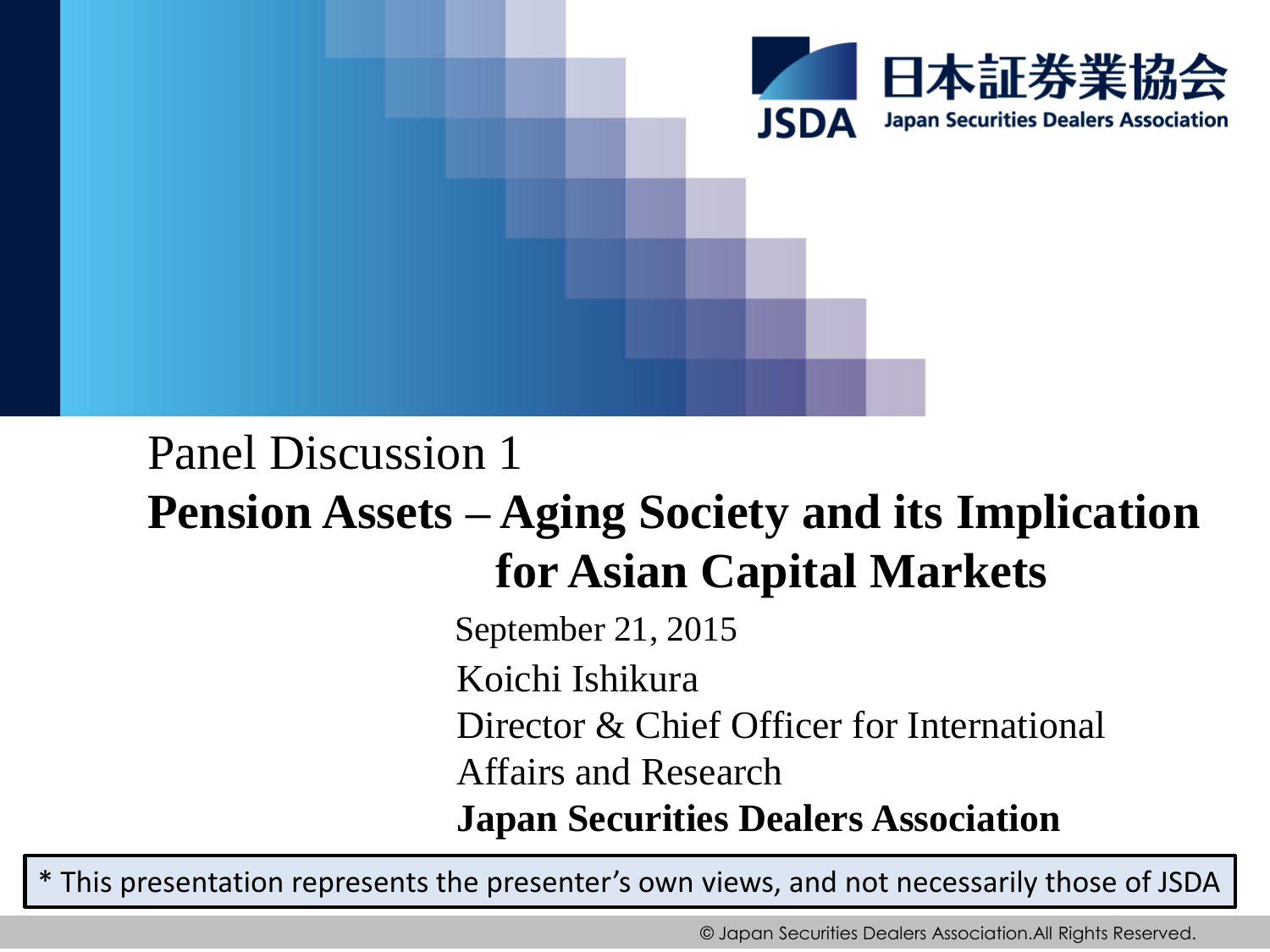# **I. Aging Population Prospect**



 $\checkmark$  People aged 65 and over already account for 25% of Japan's total population. The aging process is expected to enter a phase that no other country in the world has yet experienced.



Source: UN, World Population Prospects: The 2015 Revision

© Japan Securities Dealers Association.All Rights Reserved. 1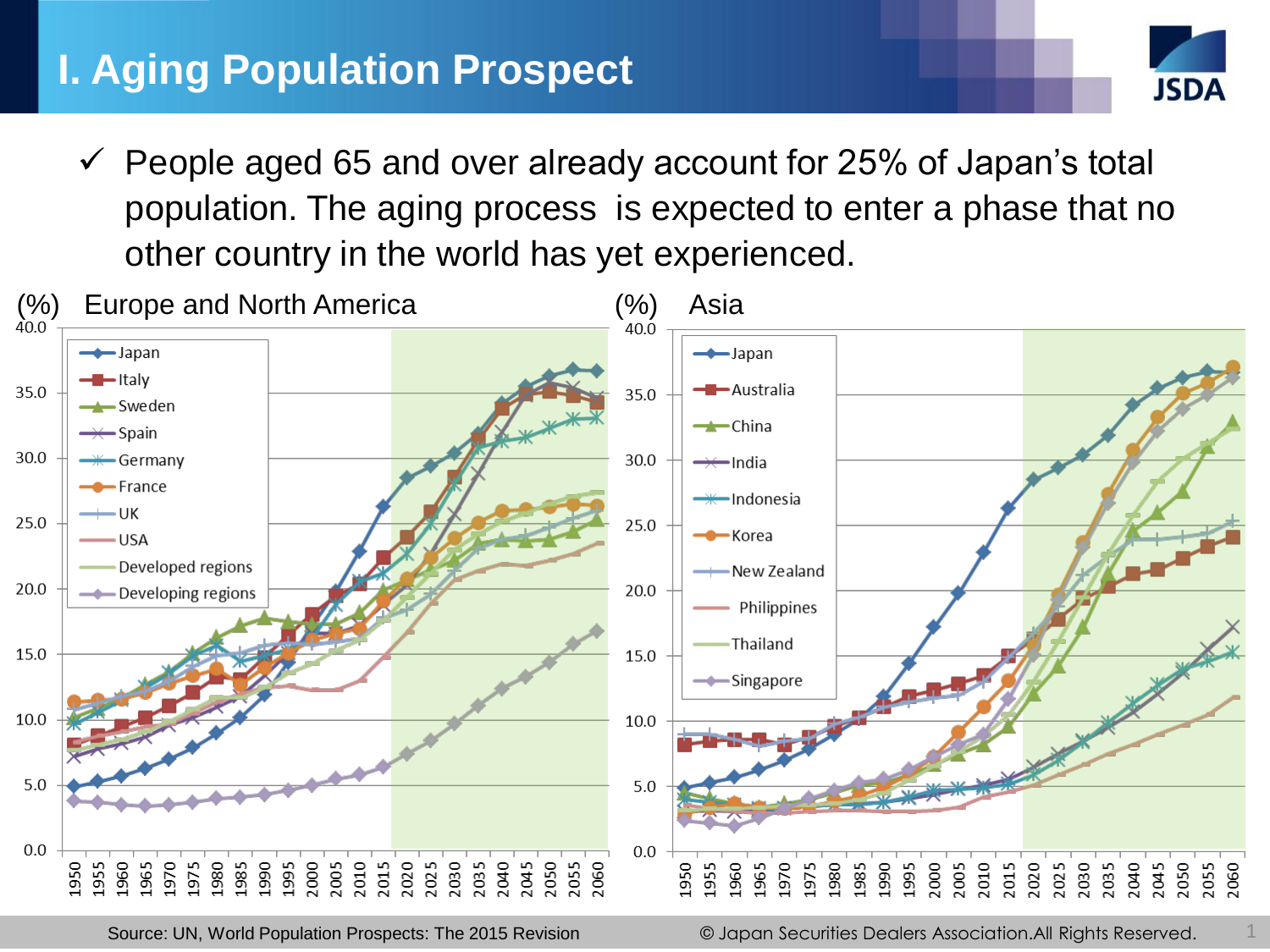

| <b>Country or Region</b> | 1990 | 2020 | 2050 |
|--------------------------|------|------|------|
| <b>Japan</b>             | 19   | 52   | 77   |
| <b>Asia</b>              | 9    | 15   | 32   |
| <b>United States</b>     | 21   | 29   | 41   |
| <b>Europe</b>            | 21   | 32   | 53   |

The old-age dependency ratio is the ratio of the population aged 65years or over to the population aged 20-64.

(Source) "World Population Prospects 2015" (United Nations Population Division)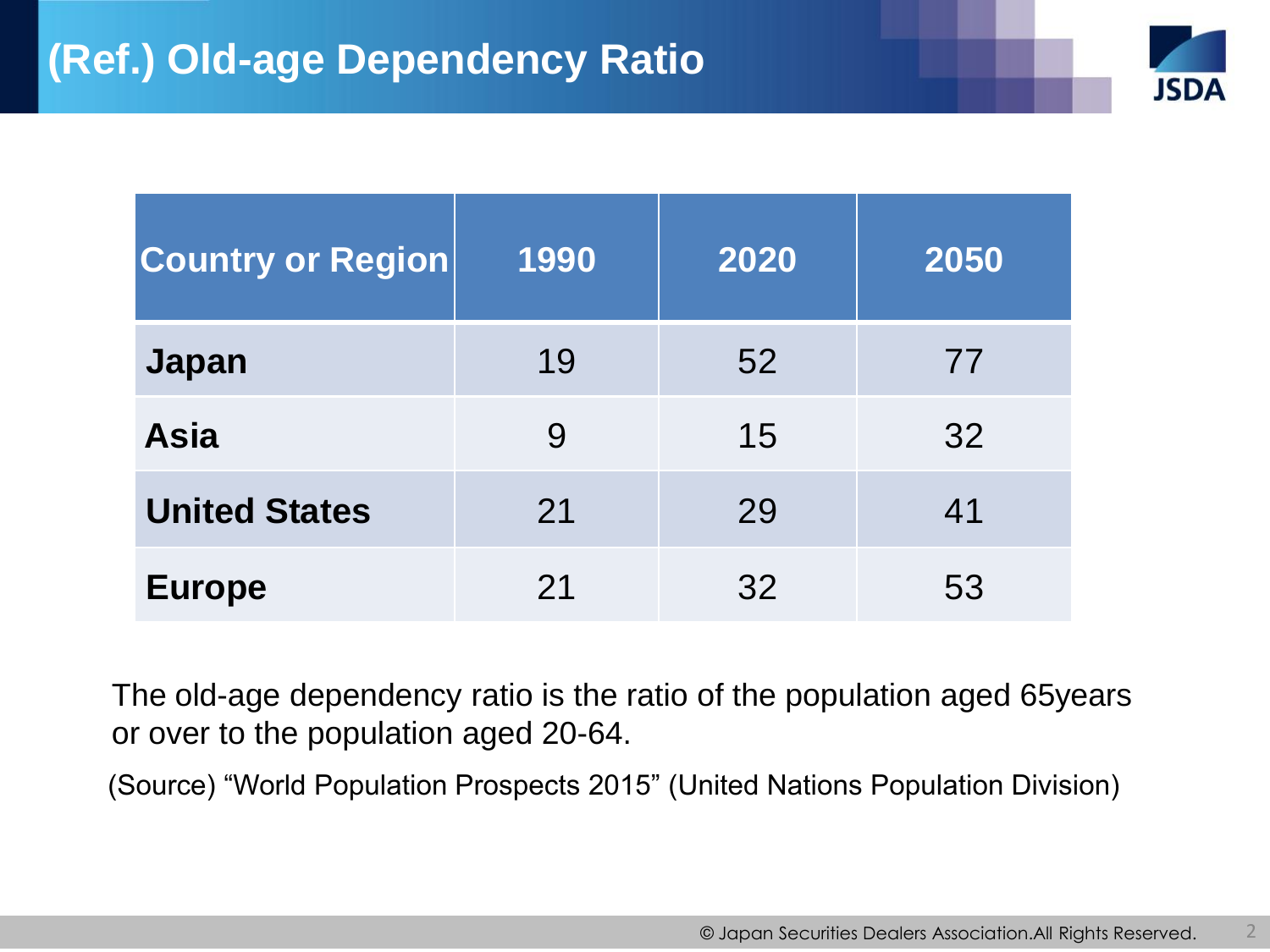## **II. Pension Asset Segments**





3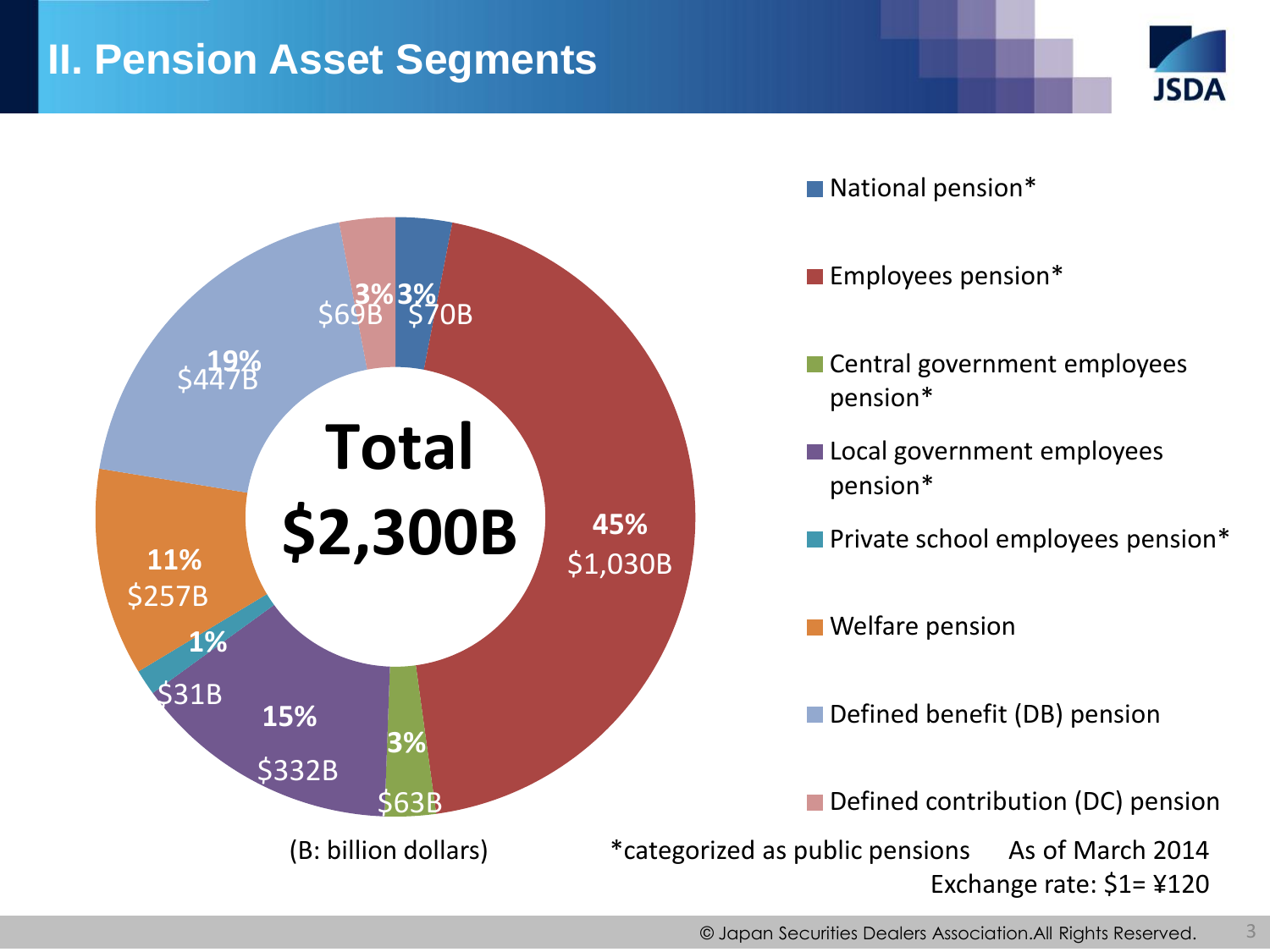

## (1) About GPIF

- $\checkmark$  Most of the public pension assets (employees pension and national pension schemes) are managed by the Government Pension Investment Fund (GPIF).
- $\checkmark$  Total GIPF assets amount to  $\checkmark$  4141, 120.9 billion (\*\$1,176 billion) (as of end-June 2015).

<GPIF's performance in FY2014 (Apr. 2014- Mar. 2015)>



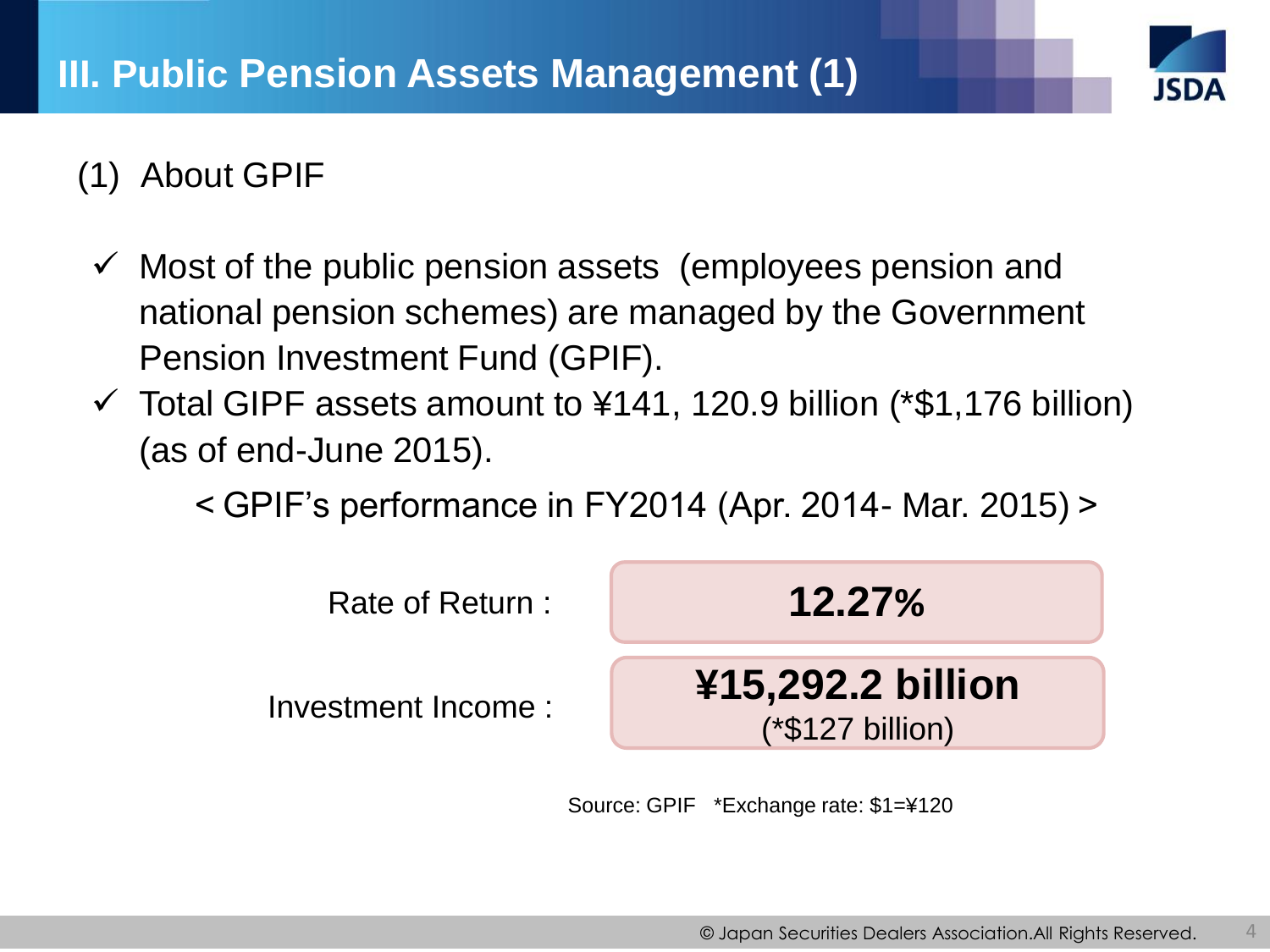

## (2) GPIF Reform

- $\checkmark$  In June 2013, the Japanese government organized a committee of experts to discuss the improvement of the investing and risk management capabilities of public funds.
- $\checkmark$  In November 2013, the committee recommended that GPIF diversify its current portfolio and enhance its governance and risk management schemes.
- $\checkmark$  In October 2014, GPIF published a medium-term plan as below:

| Plans                                                            | <b>Details</b>                                                                                                                                  |  |  |
|------------------------------------------------------------------|-------------------------------------------------------------------------------------------------------------------------------------------------|--|--|
| <b>Change asset</b><br>allocation                                | Increase the percentage of Japanese/ foreign<br>$\bullet$<br>stock investment                                                                   |  |  |
| Reinforce governance<br><b>structure</b>                         | Appoint a compliance officer<br>$\bullet$<br>• Review disclosure policy                                                                         |  |  |
| <b>Enhance investment</b><br>and risk management<br>capabilities | Appoint professional investment managers<br>$\bullet$<br>Strengthen expertise in macro economic<br>$\bullet$<br>analysis and market forecasting |  |  |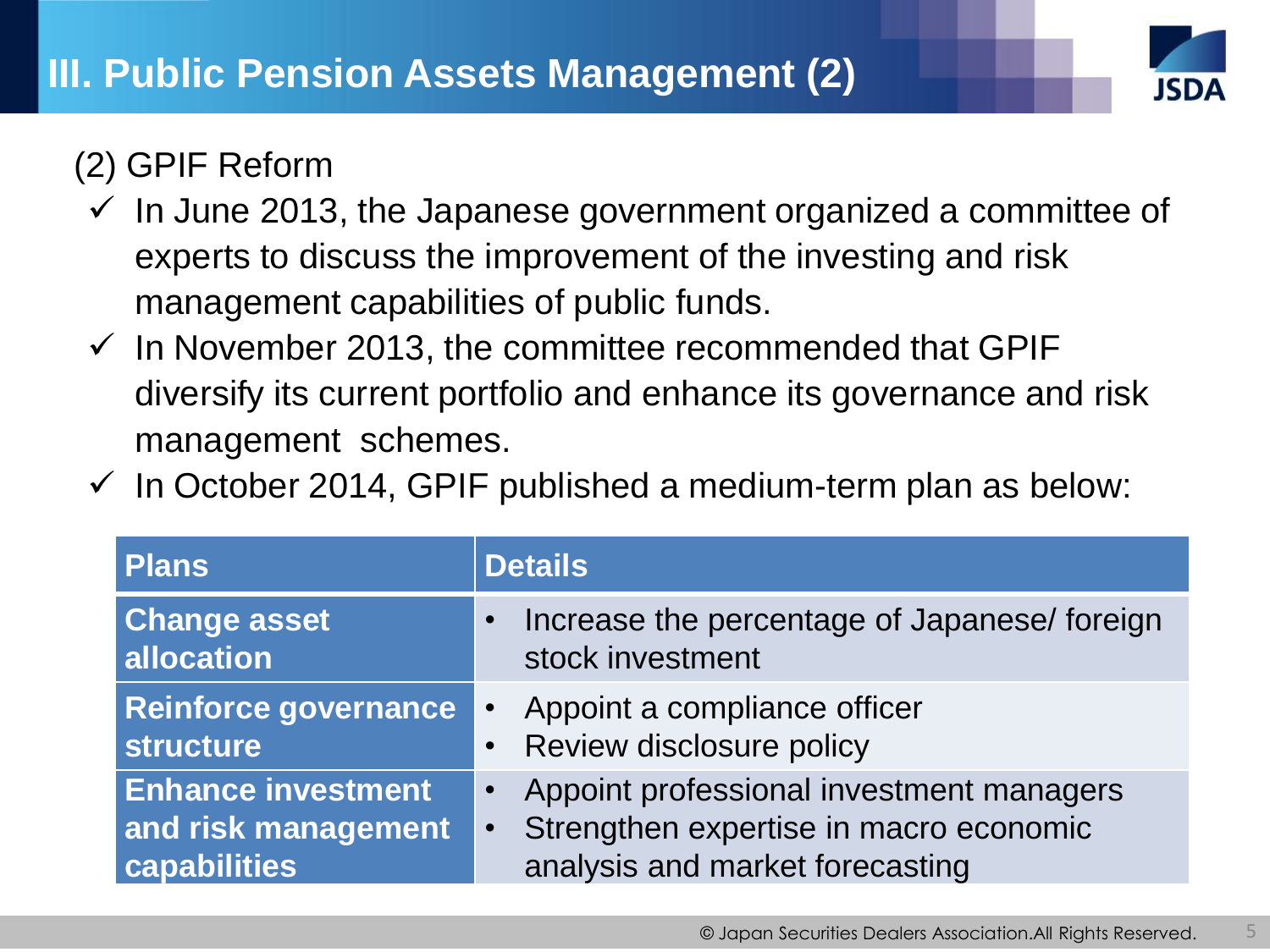# **ISD/**

# (3) Purpose of the reform

To ensure adequate returns in an anticipated inflationary economy, GPIF is to invest more in risk assets and less in JGBs.



#### **Adoption of New Policy Asset Mix**

© Japan Securities Dealers Association.All Rights Reserved. 6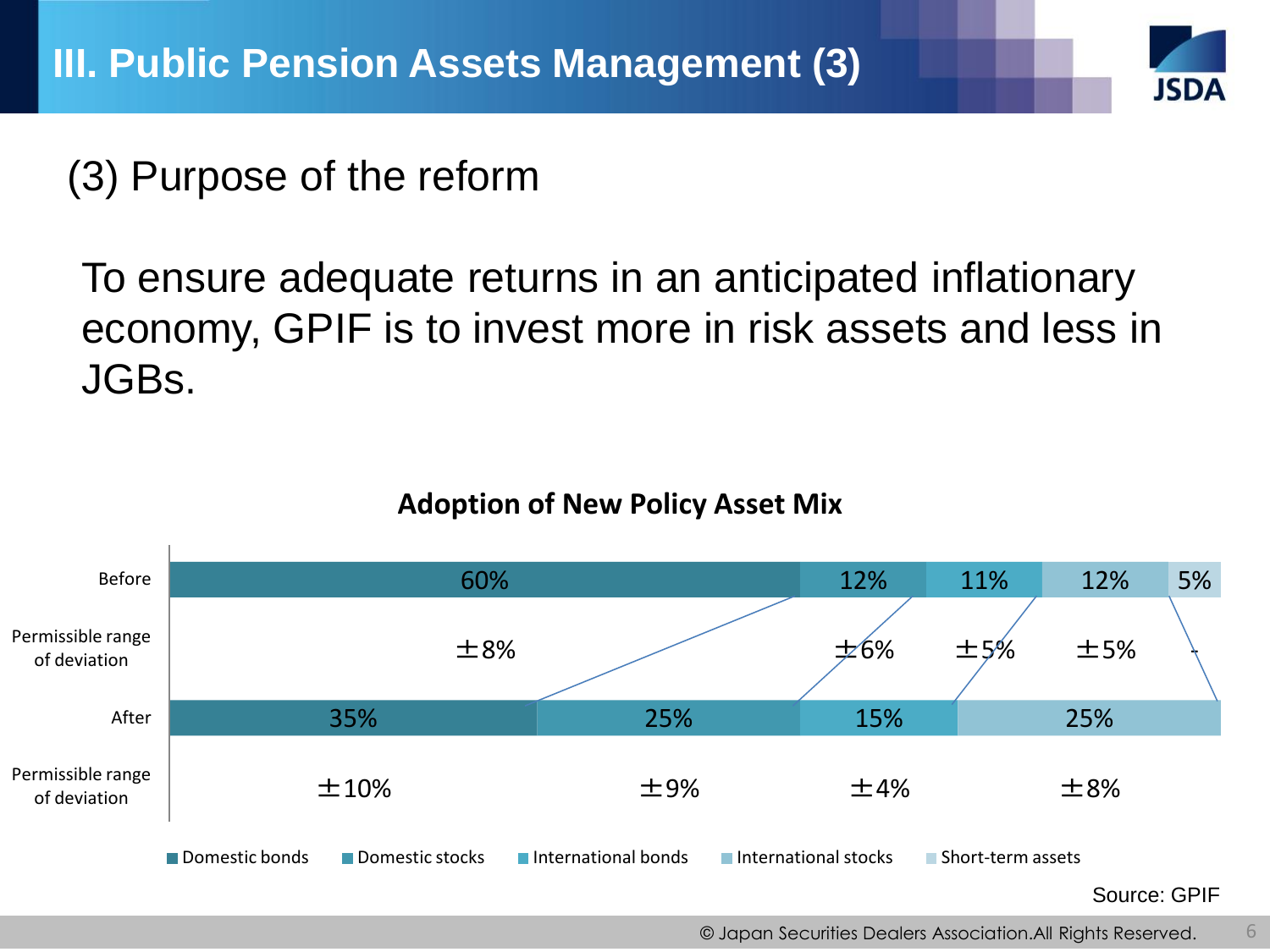- $\checkmark$  Three main sources of income of elderly people:
	- (a) Transfer income, including pensions (b) Labor income
	- (c) Capital income
- $\checkmark$  In an aging society, it is difficult to expect that "(a) transfer income" can fully support the lives of elderly people while some increase may be anticipated in their "(b) labor income." Accordingly, "(c) capital income" will be a key factor for elderly households to enjoy comfortable lives after retirement.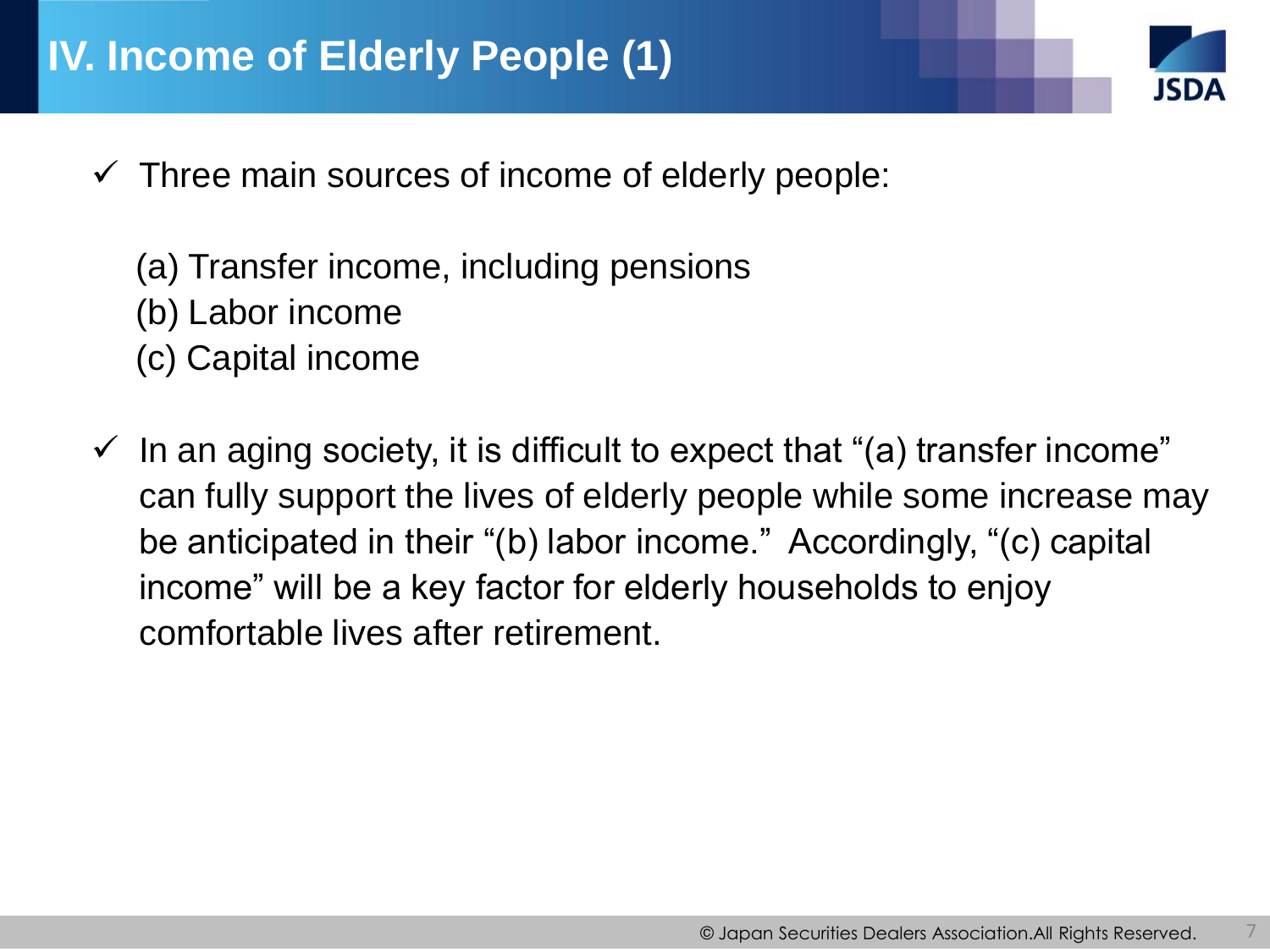# **IV. Income of Elderly People (2)**



 $\checkmark$  In Japan, the share of "(c) capital income" in elderly people's total income is lower than in other countries, which suggests a need and room to promote asset formation by individuals for their postretirement lives.

**Sources of incomes of the over 65s, late 2000s**

Percentage of gross household income



Transfers Work Capital

<sup>©</sup> Japan Securities Dealers Association.All Rights Reserved. 8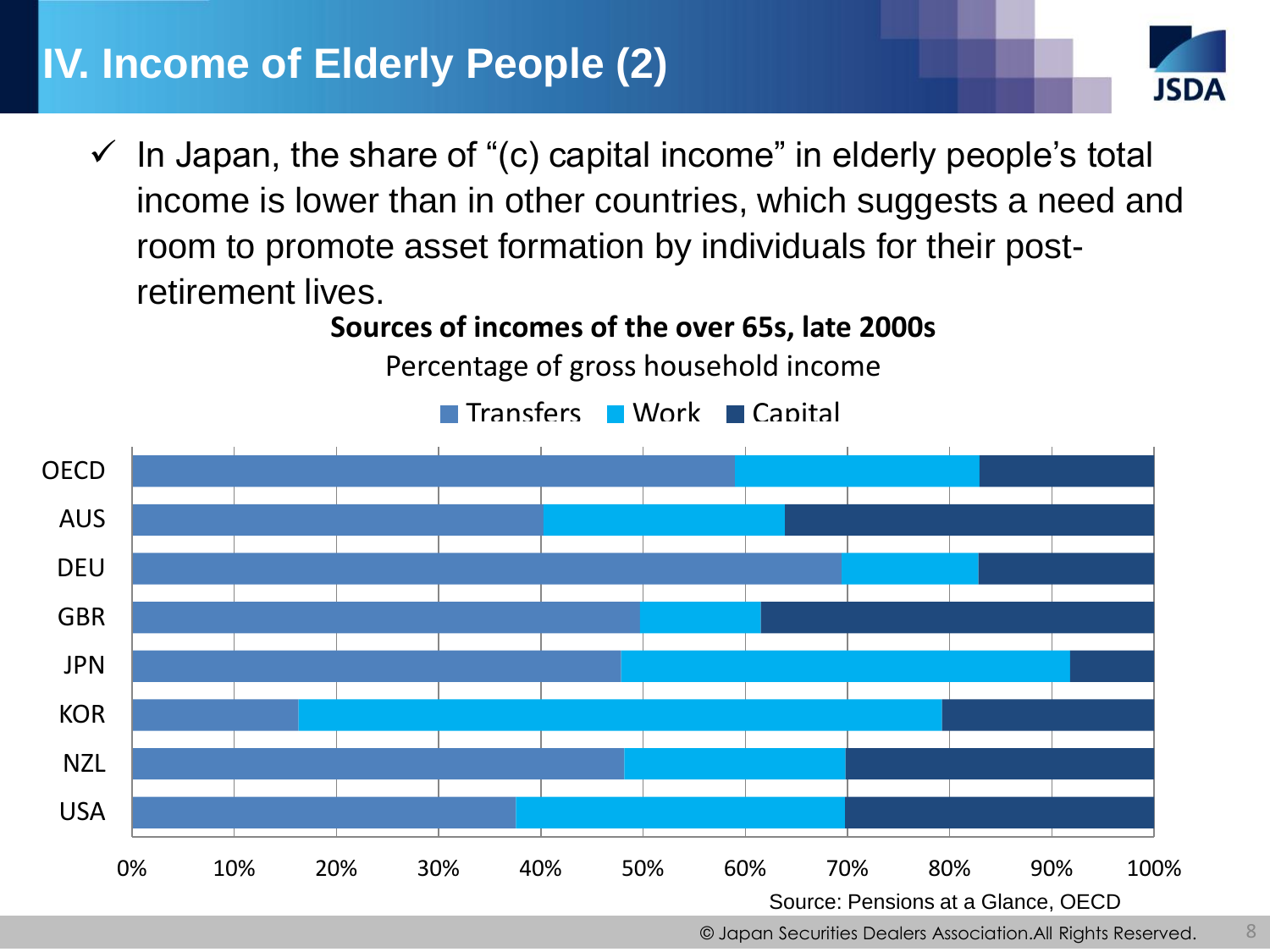![](_page_9_Picture_1.jpeg)

Outline of Defined Contribution Plan (DC)

- $\checkmark$  The Japanese Defined Contribution Plan (DC) is a private pension plan scheme. It was introduced along with the enforcement of the Defined-Contribution Pension Law in October 2001.
- Employers and/or DC participants pay pension premiums every month. DC participants decide which financial products will be invested in. Investment performance determines the amount of pension benefit received.

|                                                       | 3/2002       | 3/2005             | 3/2010             | 3/2015             | Balance-                                                                                                               |
|-------------------------------------------------------|--------------|--------------------|--------------------|--------------------|------------------------------------------------------------------------------------------------------------------------|
| Number of<br><b>Corporate type</b><br><b>DC</b> plans | 32           | 170                | 3,231              | 4,572              | Foreign-bondgriented<br>oriented<br><b>Cash and</b><br>deposits<br>Foreign-bonds-<br><b>Total</b><br>37.7%<br>oriented |
| Corporate-type<br><b>DC</b> participants              | 90,000       | 1,250,000          | 3,410,000          | 5,070,000          | assets<br>Domestic-bonds-<br>oriented<br>\$64B**                                                                       |
| Corporate-type<br>DC assets<br>(billion yen)          | 17<br>$*142$ | 1,172<br>$*9,767$  | 4,497<br>$*37,475$ | 8,800<br>$*73,333$ | Domestic-stocks-<br>oriented<br><b>Insurance</b><br>19.5%                                                              |
| (million dollars)<br>*Exchange rate: \$1=¥120         |              | **As of March 2014 |                    |                    | 57% in principal-protected products<br>Source: Council of DC Pension Plan Operational Management Institu               |

#### **DC Changes**

Source: Council of DC Pension Plan Operational Management Institutions

© Japan Securities Dealers Association.All Rights Reserved.

**Asset allocation in DC**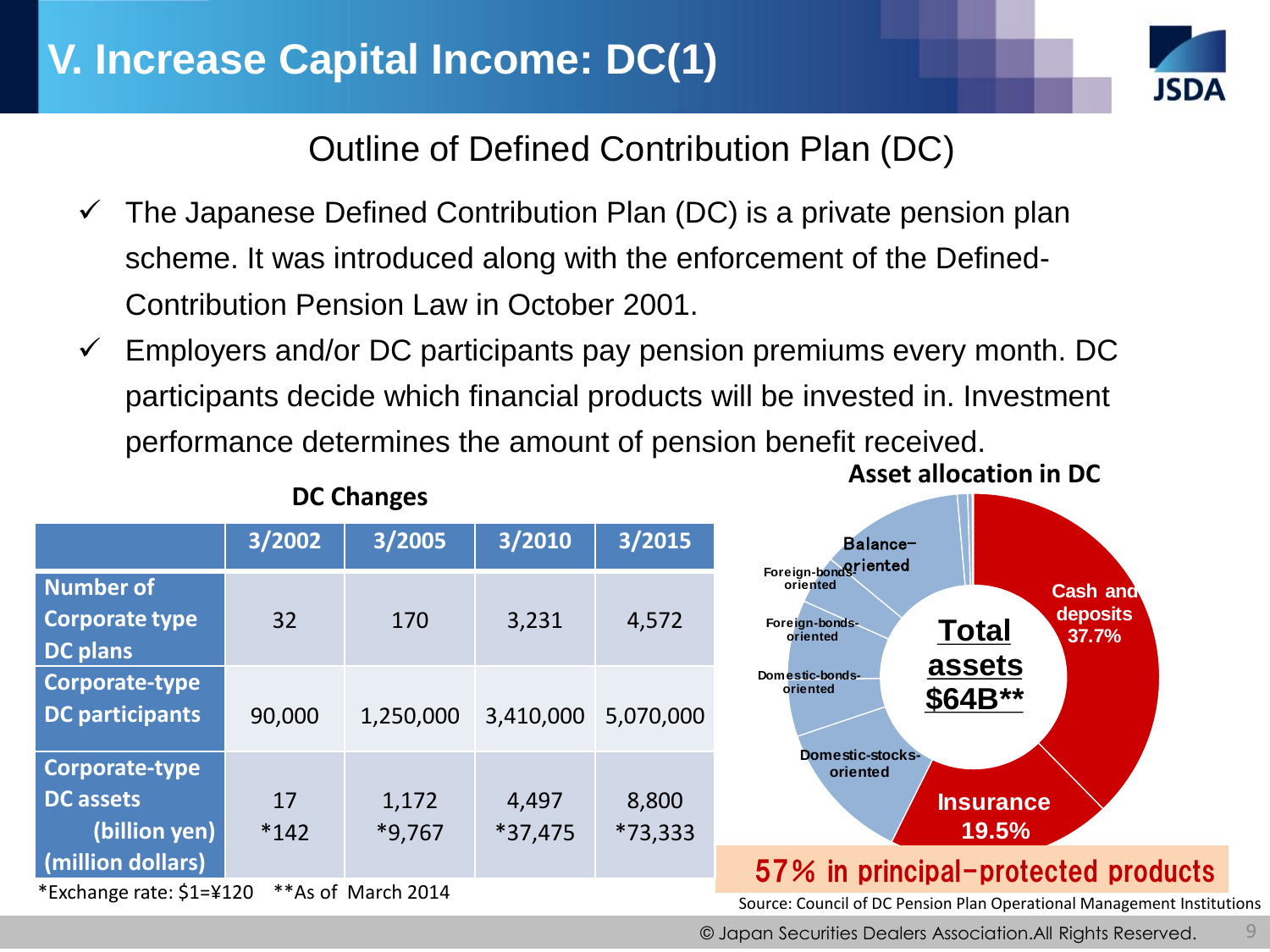![](_page_10_Picture_1.jpeg)

- Defined Contribution Plan (DC) Reform
- $\checkmark$  In April 2015, the government presented a bill to the Diet to reform the DC scheme as follows:
	- (a) Promoting Investment through DCs
		- Reinforce employers' obligation to make an effort to continuously educate their employees (DC participants)
		- Provide DC participants with more choices of financial products with diversified risk-return profiles
	- (b) Promoting Corporate Type DC
		- $\cdot$  Introduce a "simplified corporate type DC" which eases the DC start up procedure for small- and medium-sized companies
	- (c) Expanding participants base and making DCs more convenient
		- Enable civil servants and housewives to participate in DCs
		- ❖ Ensure the portability of DC assets in job changes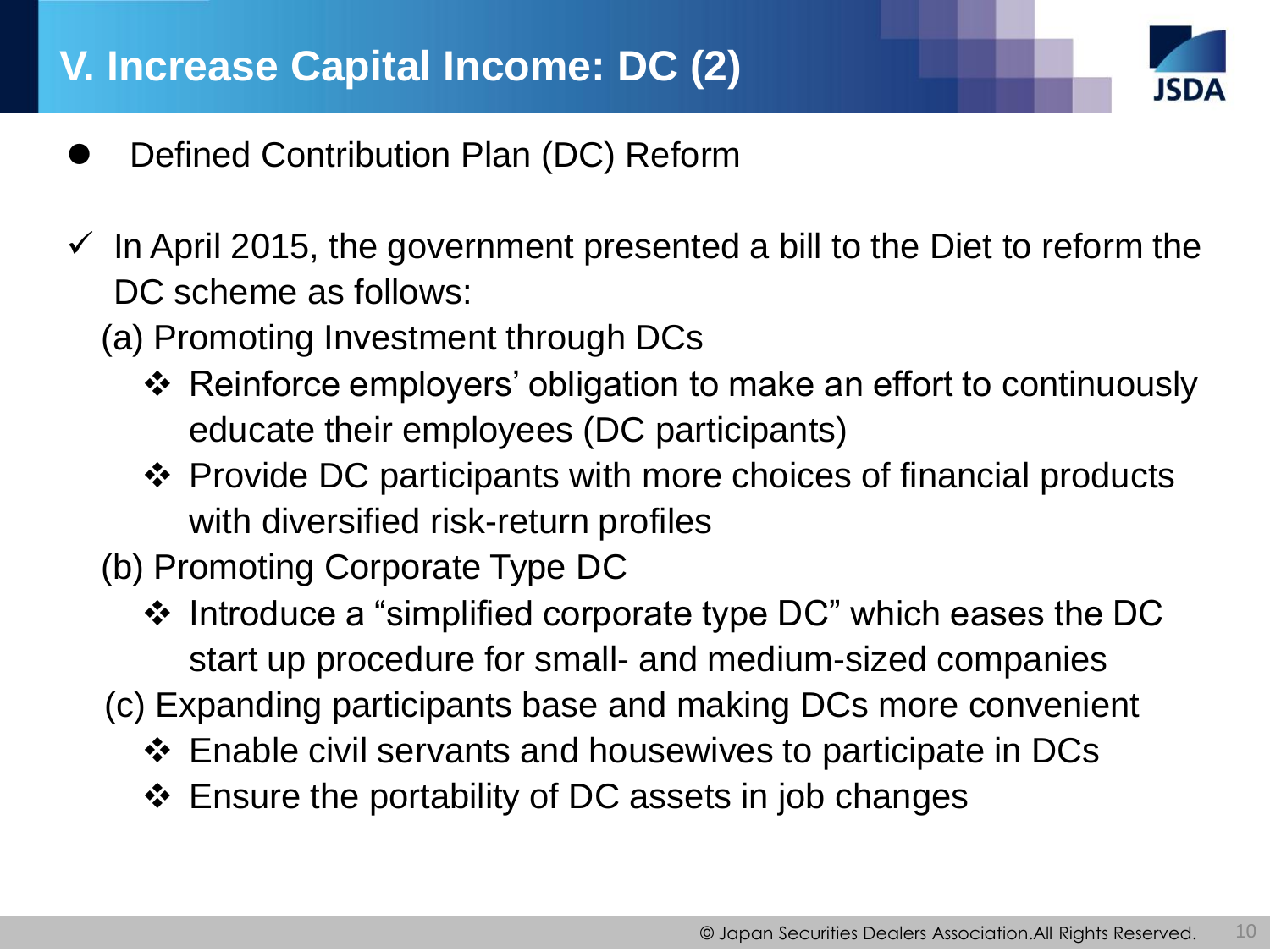![](_page_11_Picture_1.jpeg)

## Outline of NISA

![](_page_11_Picture_3.jpeg)

- $\checkmark$  NISA: <u>Nippon (Japan) Individual Savings Account</u>, a tax exemption scheme for investment by individuals, which was launched in January 2014.
- $\checkmark$  People who live in Japan and are at least 20 years old are eligible to open a NISA.
- $\checkmark$  Dividends and capital gains from investment in listed shares, stock investment trusts, etc. are exempt from tax.
- $\checkmark$  Maximum tax-exempt period is 5 years.
- $\checkmark$  Maximum tax-exempt annual investment amount is up to ¥1 million (\*\$8,333) a year and up to ¥5 million (\*\$41,667) in total.

\*Exchange rate: \$1=¥120